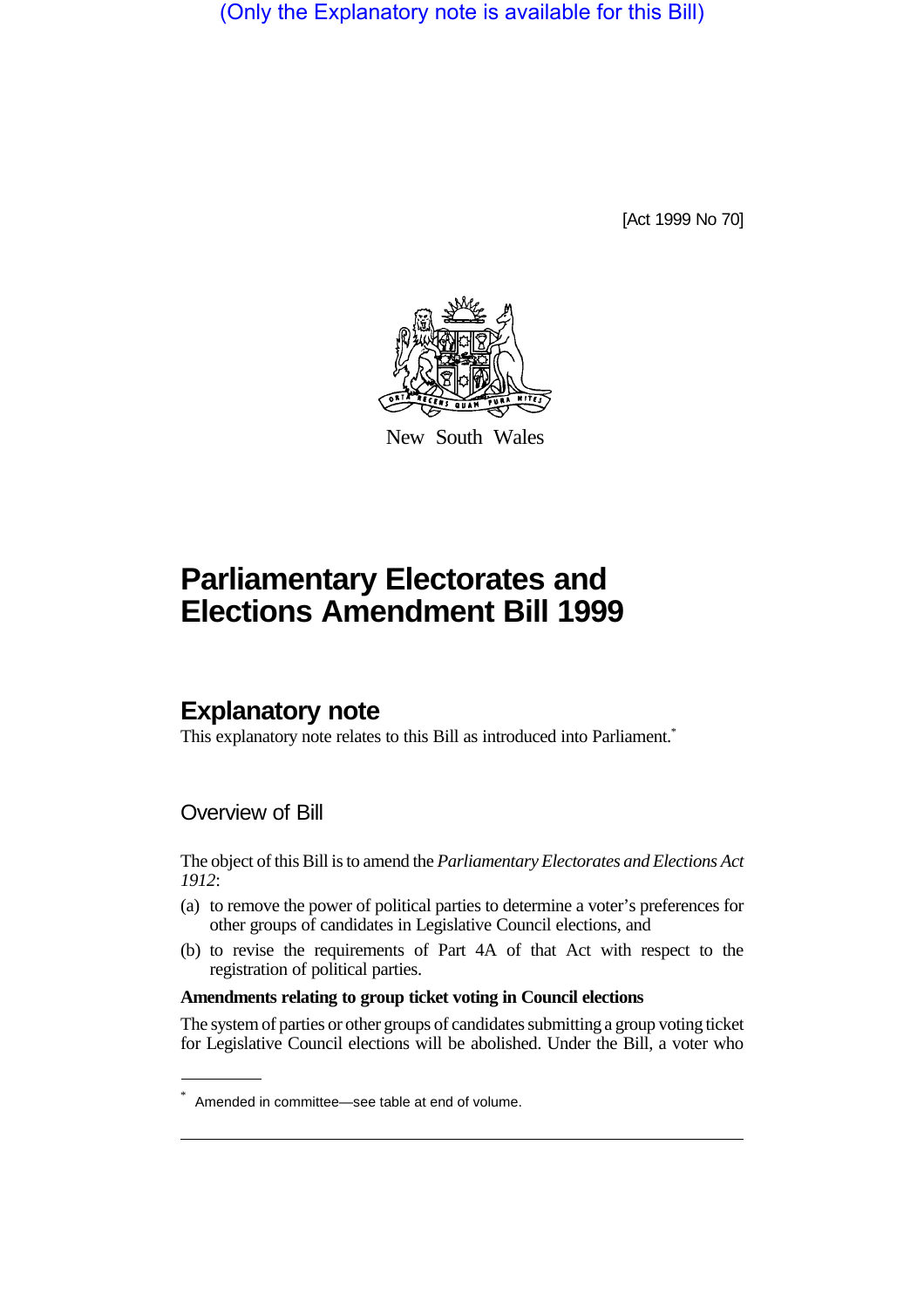Explanatory note

records a vote for a party or other group "above the line" on the ballot-paper will be recording a vote for the candidates in that party or other group in the order shown "below the line" on the ballot-paper. The full list of candidates shown "below the line" will remain as an option for those voters who do not wish to vote for a party or other group but who wish to record their votes for individual candidates in whatever order of preference they wish. In addition, those voters who record a vote "above the line" for a party or other group will now be able to determine for themselves whether they wish to record preferences for other parties or groups and, if so, the order in which they wish to record their preferences (instead of the decision on whether preferences are to be given and the order in which they are given being determined by the party or other group in the group voting ticket submitted to the Electoral Commissioner). The Bill makes other minor or consequential changes, including with respect to the minimum number of members of a group and the maximum deposit payable by candidates in a group.

#### **Amendments relating to political parties**

At present a registered party is entitled to have its registered party name or abbreviation placed on ballot-papers for any election for the Legislative Council or Legislative Assembly. The principal changes made by the Bill to the registration system are as follows:

- (a) A party will be required to have at least 1,000 members to be eligible for registration (instead of at least 200 members). A party will no longer be eligible for registration merely because it is represented in Parliament by one of its members. Two or more parties will not be able to rely on the same party member to qualify or continue to qualify for registration.
- (b) An application for registration of a party will be required to be accompanied by declarations of party membership signed by 1,000 party members.
- (c) An application fee of \$3,500 will be required for any party that seeks registration.
- (d) A new party that becomes registered after the commencement of the proposed amendments will not be eligible, until 12 months after that first registration, to have its registered party name or abbreviation placed on ballot-papers or to be treated as a registered party in connection with the nomination of its candidates, the registration of its electoral material or election funding.
- (e) Registered parties will be required to submit annual returns as to their continuing eligibility to be registered. The Electoral Commissioner will be empowered to request further particulars to confirm eligibility to be registered.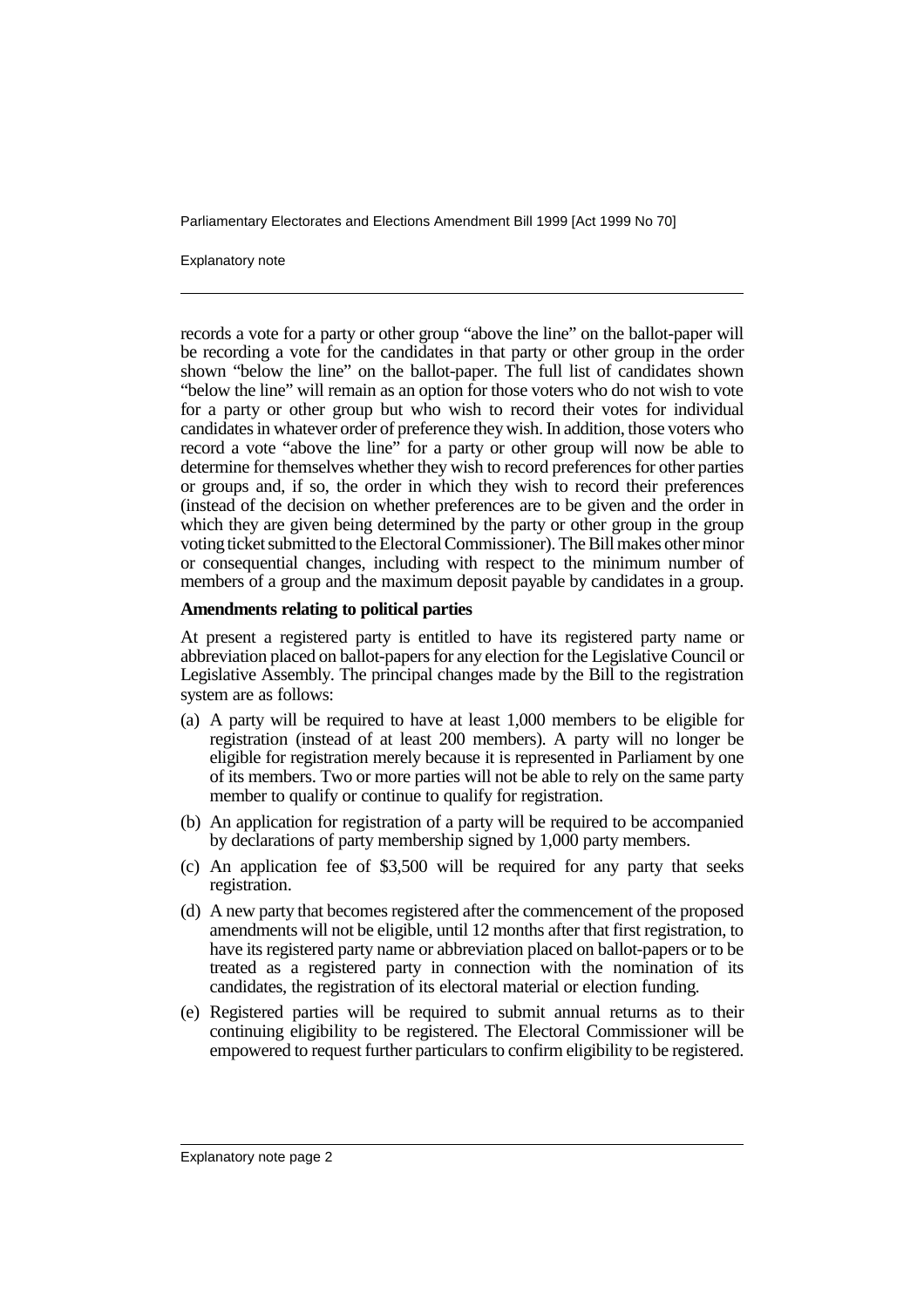Explanatory note

(f) Existing registered parties will become subject to the new registration requirements from 31 December next after the commencement of the proposed amendments and will be required to submit a special application to confirm their continued eligibility for registration in accordance with the new requirements (including submission of the requisite number of party membership declaration forms and payment of the fee of \$3,500).

The changes made by the Bill and the registration requirements do not apply to parties that are registered under the similar system for local government elections only.

Outline of provisions

**Clause 1** sets out the name (also called the short title) of the proposed Act.

**Clause 2** provides for the commencement of the proposed Act on a day or days to be appointed by proclamation.

**Clause 3** is a formal provision giving effect to the amendments to the *Parliamentary Electorates and Elections Act 1912* set out in Schedules 1 and 2.

**Clause 4** is a formal provision giving effect to the consequential amendment to the *Local Government Act 1993* set out in Schedule 3.

### **Schedule 1 Amendment of Parliamentary Electorates and Elections Act 1912 relating to group ticket voting**

**Schedule 1 [1]**, **[8]** and **[12]** omit provisions which permit parties or other groups of candidates to submit a group voting ticket for Legislative Council elections that determines the order of preferences for other candidates of those voters who record a first preference vote for the group.

**Schedule 1 [2]**, **[3]**, **[6]**, **[7]**, **[9]**, **[10]**, **[11]** and **[15]** continue the provisions which allow a group of candidates to request a voting square "above the line" on the ballot-paper for those voters who wish to record a vote for the group. Since the *Constitution Act 1902* (clause 2 of Sixth Schedule) requires voters to record a vote for at least 15 candidates, Schedule 1 [3] provides that groups of candidates will not be able to have a voting square "above the line" unless there are at least 15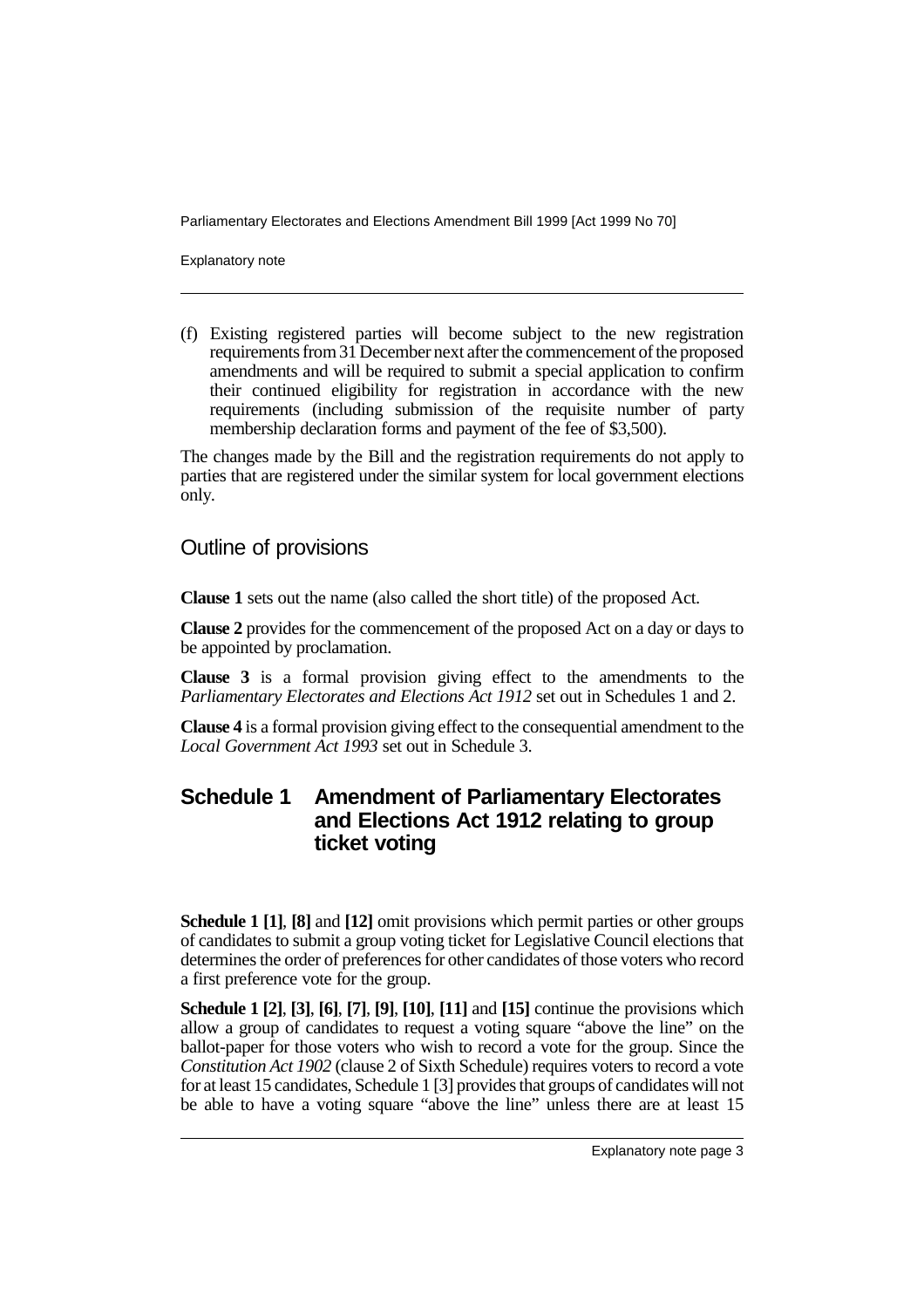Explanatory note

candidates in the group. This change will ensure that voters can, under the revised voting system, continue to record a formal vote "above the line" by giving a first preference vote only for one of the groups of candidates.

**Schedule 1 [4]** requires a group that has a group voting square to nominate a contingent second preference vote for those ballot-papers on which voters record only a first preference vote to ensure the validity of the vote if a candidate in the group dies or is declared to be ineligible to be a candidate after the close of nominations, and the group ceases to have the minimum 15 candidates.

**Schedule 1 [5]** reduces the deposit for groups with more than 10 candidates (but not more than 21 candidates) by providing that the maximum deposit for all the candidates in the group is \$5,000. At present each candidate in a group is required to pay a deposit of \$500.

**Schedule 1 [13]**, **[14]**, **[16]** and **[17]** alter the method of voting for groups of candidates "above the line" on the ballot-paper. A voter who records a vote for a party or other group "above the line" on the ballot-paper will be recording a vote for the candidates in that party or other group in the order shown "below the line" on the ballot-paper. The full list of candidates shown "below the line" will remain as an option for those voters who do not wish to vote for a party or other group but who wish to record their votes for individual candidates in whatever order of preference they wish. In addition, those voters who record a vote "above the line" for a party or other group will be able to determine for themselves whether they wish to record preferences for other parties or groups and, if so, the order in which they wish to record their preferences (instead of the decision on whether preferences are to be given and the order in which they are given being determined by the party or other group in the group voting ticket submitted to the Electoral Commissioner).

**Schedule 1 [18]** and **[19]** set out the revised forms of ballot-papers for Legislative Council elections.

## **Schedule 2 Amendment of Parliamentary Electorates and Elections Act 1912 relating to political parties**

**Schedule 2 [1]** alters the existing eligibility requirements for registration of a party (namely, that the party is represented in Parliament by at least one member or has at least 200 members). Under the new requirements:

(a) a party will be required to have at least 1,000 members, and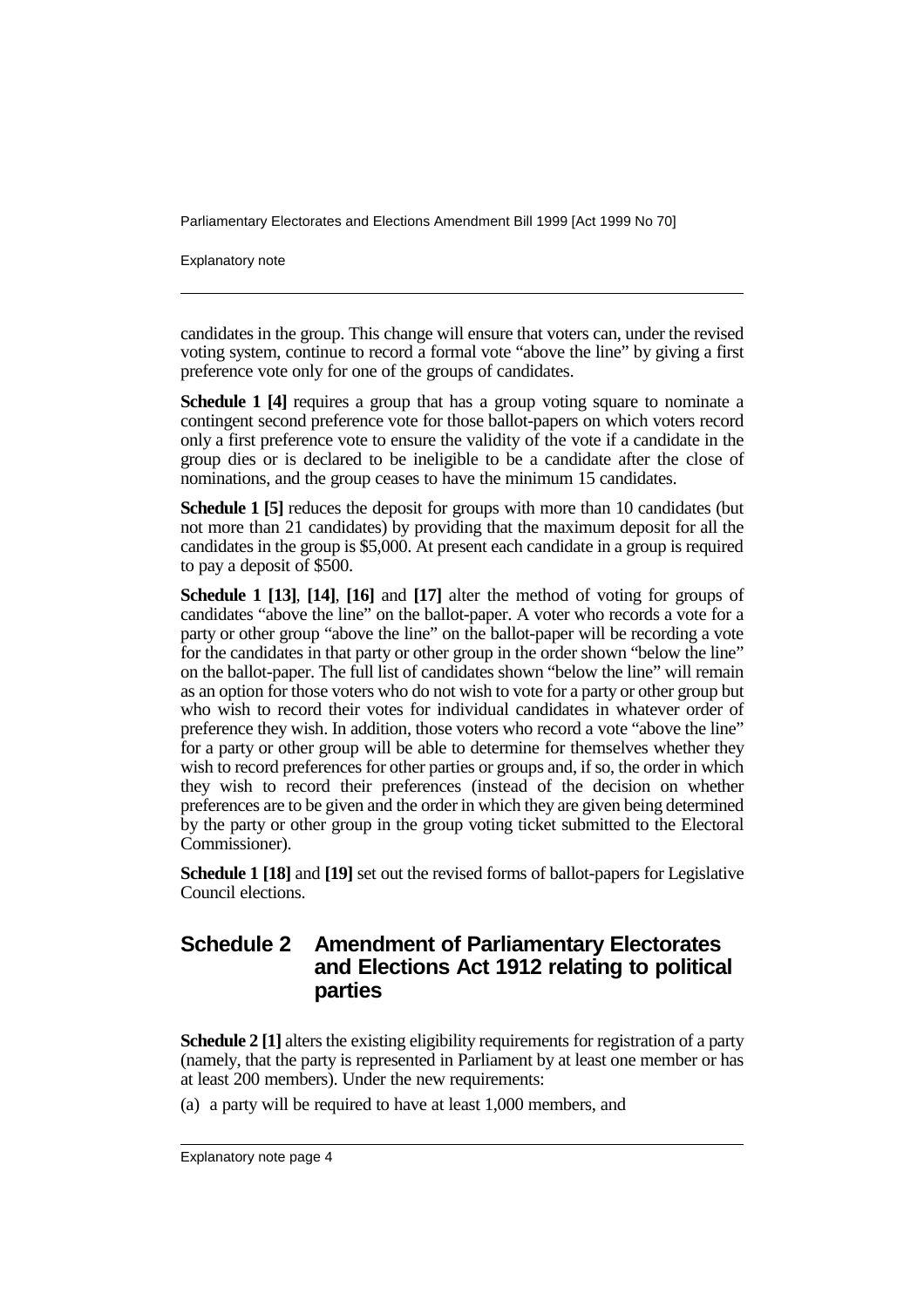Explanatory note

(b) a party will not be eligible to be registered merely because it is represented in Parliament by one of its members.

**Schedule 2 [2]** provides that 2 or more parties cannot rely on the same party member to qualify or continue to qualify for registration. Registered parties will be given an opportunity to change the members on whom they rely to avoid cancellation of their registration on that ground. Section 66G (4) of the Principal Act already gives an applicant for registration of a party an opportunity to change the application to avoid a refusal of the application on that ground.

**Schedule 2 [3]**, **[6]**, **[8]** and **[11]** make consequential amendments.

**Schedule 2 [4]** makes a consequential amendment and requires an application for registration of a party to be accompanied by party membership declarations signed by the requisite number of party members.

**Schedule 2 [5]** requires an applicant for registration of a party to pay an application fee of \$3,500.

**Schedule 2** [7] provides that a new party that becomes registered after the commencement of the proposed amendments will not be eligible, until 12 months after that first registration, to have its registered party name or abbreviation placed on ballot-papers (section 83H) or to be treated as a registered party in connection with the nomination of its candidates (sections 79 and 81B), the registration of its electoral material (section 151G) or election funding. The provision does not apply to existing registered parties. The postponement of the application of the election funding provisions will not alter the amount of funding for which the party would be eligible if it contests an election, but will require any such funding to be provided on the basis that the candidates endorsed by the party for an election during the period are an independent group of candidates.

**Schedule 2 [9]** provides that the \$3,500 application fee for registration does not apply to an application for the amendment of the Register of Parties (but enables another fee to be prescribed by the regulations). The amendment also enables the Electoral Commissioner to dispense with the requirement for advertising an application for such an amendment that is minor and does not warrant advertising.

**Schedule 2 [10]** inserts a provision that will require registered parties to submit annual returns as to their continuing eligibility to be registered. The Electoral Commissioner will also be empowered at any time, including in connection with such a return or a registration application, to request further particulars to confirm eligibility to be registered.

**Schedule 2 [12]** ensures that applications for registration (together with the documents that accompany the applications) are available for public inspection.